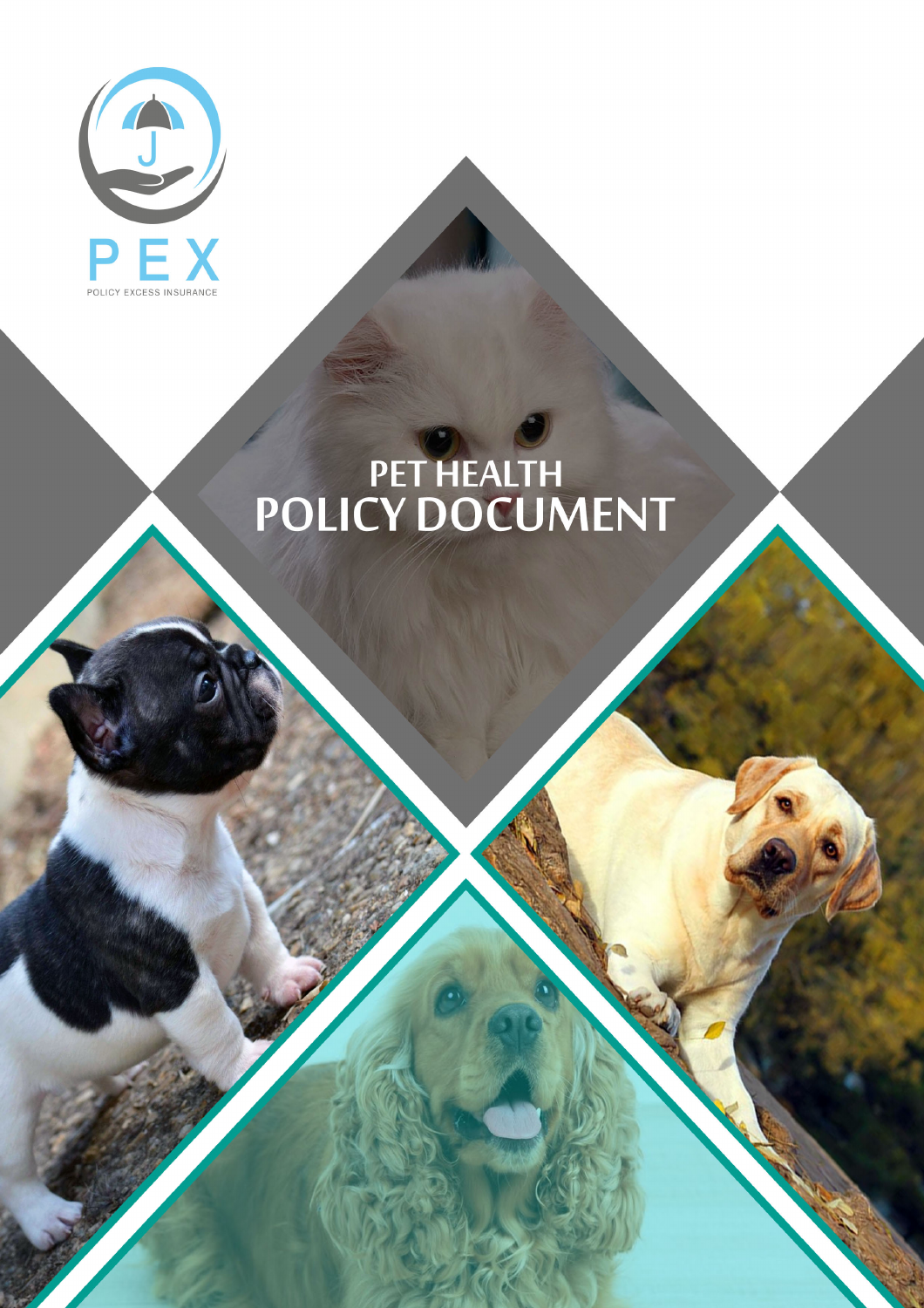| Contents |  |
|----------|--|
|          |  |
|          |  |
|          |  |
|          |  |
|          |  |
|          |  |
|          |  |
|          |  |
|          |  |
|          |  |
|          |  |
|          |  |
|          |  |
|          |  |
|          |  |
|          |  |
|          |  |
|          |  |
|          |  |
|          |  |
|          |  |
|          |  |
|          |  |
|          |  |
|          |  |
|          |  |
|          |  |
|          |  |
|          |  |
|          |  |
|          |  |
|          |  |
|          |  |
|          |  |
|          |  |
|          |  |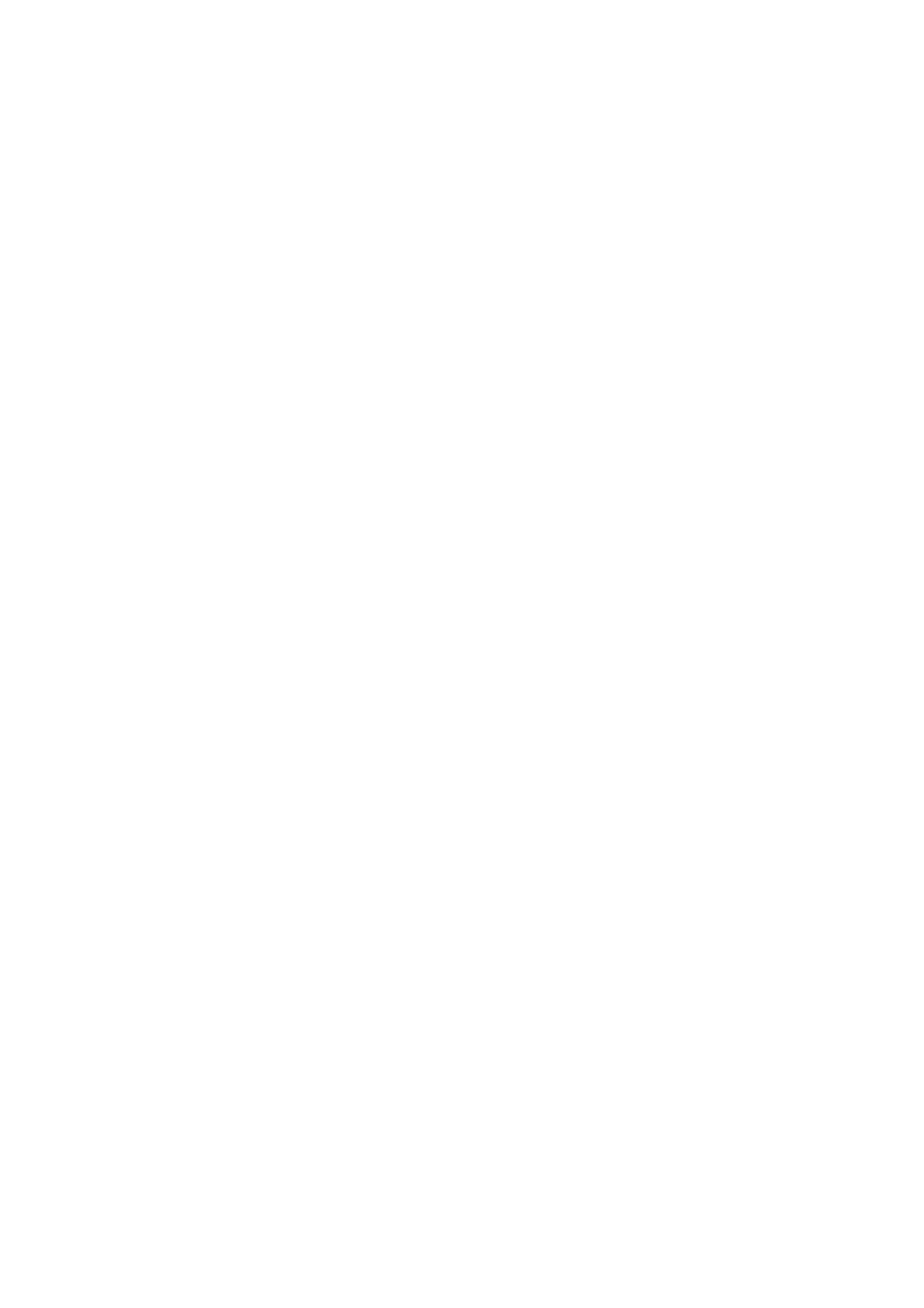# Introduction

# The Insurer

Your Policy is arranged by Policy Excess Insure Ltd trading as Nova Direct (Financial Services Register No. 836031), on behalf of Bastion Insurance Company Limited. Bastion Insurance Company Limited is registered 4th Floor, Development House, St Anne Street, Floriana, FRN9010, Malta and is authorized and regulated in Malta by the Malta Financial Services Authority and is permitted to issue policies in the UK by the UK Financial Conduct Authority under FCA number 446703.

## Insurance Policy

This is Your Policy wording. It is only valid when coupled with Your certificate of insurance. These two documents make up Your insurance contract between You and the Insurer. Please keep these documents in a safe place. We recommend that You review Your cover periodically to ensure that it continues to meet Your needs.

## Claims

Policy Excess Insure Ltd trading as Nova Direct are authorised by Bastion Insurance Company Limited to handle all Claims under this insurance Policy.

## Cancellation

In line with Our statutory obligations You may cancel this insurance policy within 14 days of receiving it. Should You choose to cancel Your Policy within 14 days of renewal You may be charged a fee, please see www.nova-direct.com/fees-andcharges for full details. Providing no claims have been made against the Policy then a refund of your premium will be issued. Full details of the process and timeframes are offered when requesting a cancellation at www.novadirect.com/customer-service. Should You choose to cancel Your policy after the 14-day cooling off period We will not make a refund. To cancel Your insurance policy, please use our Customer Service portal, https://www.novadirect.com/customer-service/.

We are not bound to accept the renewal of any insurances and may at any time cancel this Policy by sending You 14 days' notice in writing to the email address provided at point of purchase. Valid reasons for cancellation may include, but are not limited to:

- Fraud,
- Non-payment of Policy premium,
- Threatening, abusive, racist or xenophobic behaviour towards staff or employees,
- Non-compliance with Policy terms and conditions,
- Failure to reveal or hide facts which may influence our acceptance of Your Policy and/or Claim,
- Deliberately misrepresent facts to us, be deliberately dishonest or grossly exaggerate, or forge fraudulent information/documentation in order to influence our acceptance of Your Policy and/or Claim.

# Eligibility for cover

To be eligible for our Pet Insurance Policy you must:

- Own Your Pet and can provide proof of ownership.
- Be registered to a veterinary surgeon in the United Kingdom.
- Take reasonable steps to maintain the health of Your Pet, and prevent it from Accident, Injury or Illness. This includes ensuring that Your Pet undertakes yearly dental and medical examinations, and that any recommended treatment is undertaken immediately following diagnosis, and that Your pet is vaccinated.
- Be a permanent resident of the United Kingdom.
- Have paid Your Insurance Premiums in full prior to the claim commencing.

# Claims Limit

You may make unlimited claims up to the value of your Indemnity Limit, per policy period.

# Indemnity Limit

Our liability in any one policy period, under this section, will be limited to the amount listed on your Insurance Schedule before the deduction of any Excess, if applicable.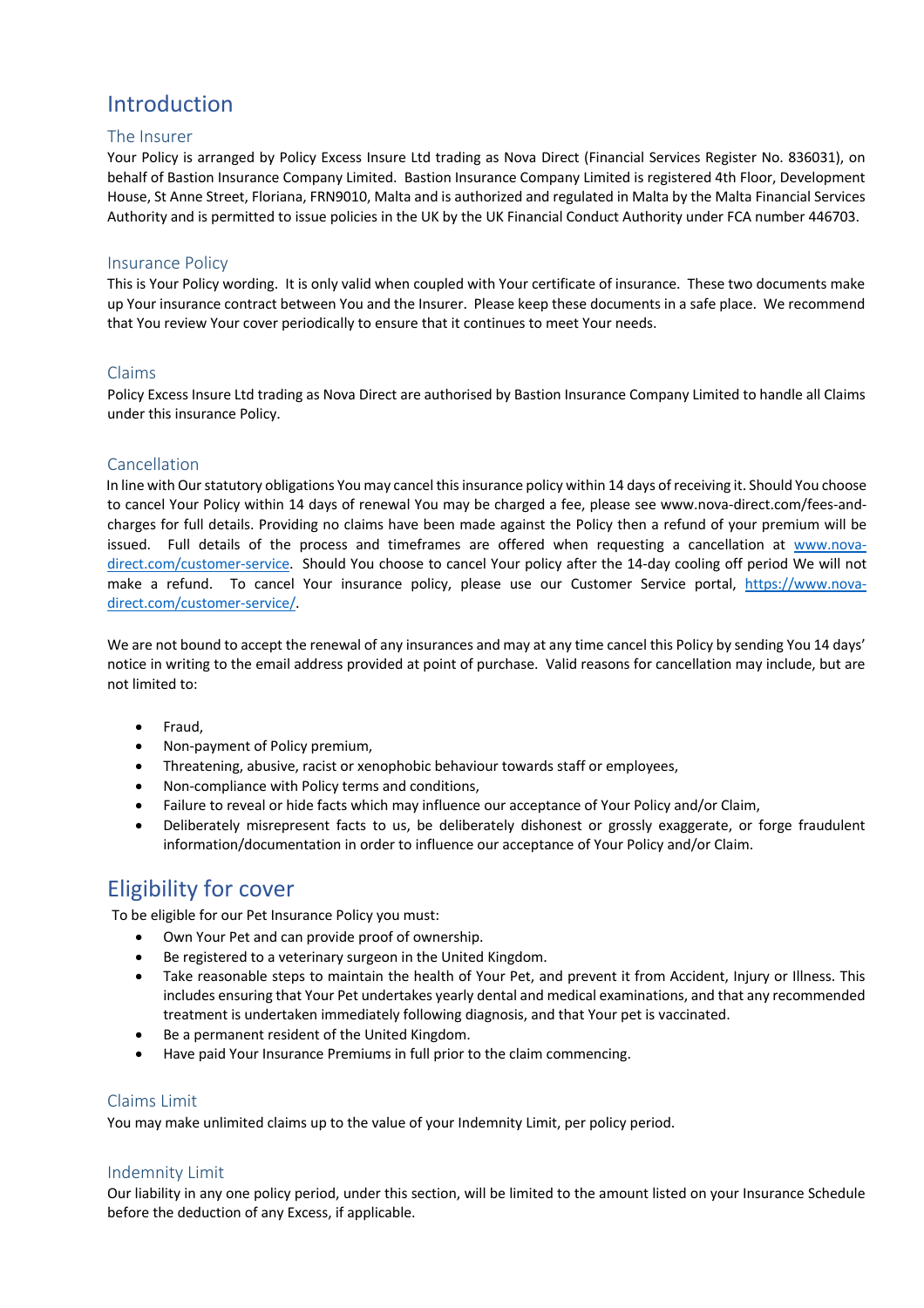# Definitions

Any word defined below will have the same meaning wherever it appears in this policy.

'Accident' an event that happens completely by chance with no planning or deliberate intent.

'Bilateral Condition' any Condition affecting body parts of which Your Pet has two, one each side of the body such as (but not limited to) ears, eyes, cruciate ligaments, hips and patellae. Note: when applying a benefit or exclusion Bilateral Conditions are considered as one Condition.

'Clinical Signs' changes in Your Pet's normal healthy state, condition, appearance, its bodily functions or behaviour.

'Complementary Treatment' acupuncture, homeopathic or herbal medicines, hydrotherapy, laser treatment, physiotherapy or ultrasound.

'Condition' all Clinical Signs of Injury or Illness resulting in the same diagnosis regardless of the number of incidents or the areas of the body affected.

'Dog' or 'Pet' the Pet identified as insured in Your policy schedule.

'Excess' the amount You must pay towards each and every claim; this amount is deducted from the maximum level of cover. An Excess is applicable to each Injury, Illness or Condition receiving Treatment which is not related to any other Injury, Illness or Condition receiving Treatment. An Excess is payable for each 12 month period during which Treatment is received.

'Family' husband, wife, civil partner, partner, parents, grandparents, brothers, sisters, children and grandchildren.

'Illness' physical disease, sickness, infection or failure which is not caused by Injury.

'Injury' 'Injured' physical damage or trauma caused by an Accident.

'Lifetime Cover' cover for Treatment of any Injury, Illness or Condition renewed each Policy Term.

'Material Fact' - any event, fact or occurrence which would influence a decision, made by any party, as to whether or not to enter into a contract of insurance either at inception or policy review.

'Our Consultant Vet' the Vet with whom We consult to review Your Pet's clinical history and Treatment.

'Policy Term' Yearly - runs for 365 days from the commencement date/time shown on Your policy schedule; automatically renews annually. Lunar Monthly - runs for and premiums are collected on equal periods of 28 days; automatically renews every 28 days.

Calendar Monthly - runs for and premiums are collected each calendar month; automatically renews every calendar month. Automatic renewal is subject to receipt of premium. However, cover under the policy will lapse on the earliest of the following:-

(a) the date Your Pet dies;

(b) the expiry of the current period of insurance (i) if You fail to renew Your policy or (ii) if We choose not to renew Your policy for whatever reason;

(c) the date You fail to pay Your premium;

(d) the date You cancel Your policy;

(e) the date We cancel Your policy for whatever reason.

'Stolen' or 'Theft' the unlawful taking of Your Pet against Your will by another party,

'Treatment' any advice, consultation, examination, medication, nursing care, surgery, tests, provided by a veterinary practice or qualified practitioner recommended by Your Vet.

'Vet' veterinary surgeon registered with the Royal College of Veterinary Surgeons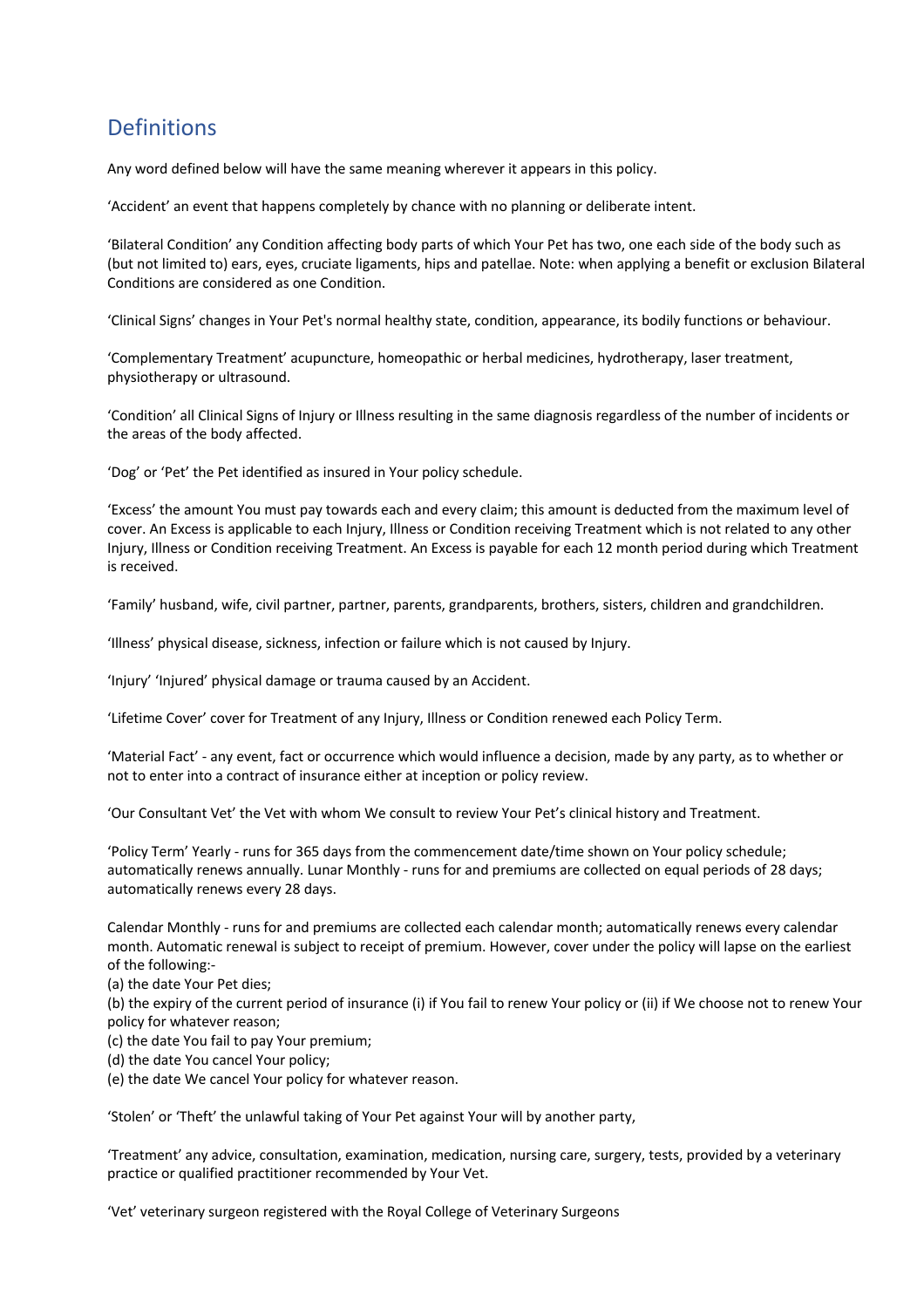'Vet's Fees' the customary and essential amount typically charged by Your Vet or a qualified practitioner (who is a member of a recognised association) recommended by Your Vet for Treatment or Complementary Treatment of an Injury, Illness or Condition.

'We' 'Our' 'Us' Policy Excess Insure Ltd. T/A Nova Direct.

'You' 'Your' 'Yours' the policyholder or any person to whom this insurance applies.

# Cover

Cover is provided to your Pet for Accident and Injury Only Cover; or Accident, Injury and Illness Cover as shown in Your Policy Schedule. Cover is provided for:

- Vet Fees,
- Death of Pet,
- Boarding Kennel,
- Holiday Cancellation,
- Advertising,
- Accidental Damage,

which is caused as a result of an Accident or Injury; or Accident, Injury or Illness as shown in Your Policy Schedule.

# Vet Fees

## Lifetime Cover

We will reimburse You up to the amount shown in Your Policy Schedule for Treatment, subject to the deduction of Your Excess as shown on Your Policy Schedule. Cover renews each Policy Term subject to the relevant premiums having been received by Us.

## **Conditions**

1. When Your Pet is Injured or is first displaying Clinical Signs of an Illness or Condition You must immediately, or within no later than 12 hours, have a Vet fully treat and remedy Your Pet's illness, at Your own expense. You must provide a report from the attending Vet about the condition of Your Pet. You must adhere to every reasonable instruction We issue. If You fail to follow this time scale the claims paid amount will be reduced by 50%.

# 2. Where We consider that the

(i) Vet's Fees appear greater than standard fees charged by an attending/referral practice and/or

(ii) Treatment may not have been required or may have been excessive,

we reserve the right to obtain a second opinion from Our own Consultant Vet. Where there is a dispute We will pay only those Vet's Fees deemed reasonable and essential by Our Consultant Vet.

Note: we cannot accept liability for any Vet's fees claim until a fully completed claims form, detailed veterinary account and full medical history is received. If You are unable to provide a full medical history, including vaccination card, the claims paid amount will be reduced by 25%.

# Limitations

1. We will contribute 30p per cat and 60p per dog (up to the combined indemnity limit shown in Your policy schedule) to assist towards the cost difference per meal between Your Pet's normal diet and any special diet prescribed by, and only available from, Your Vet as part of the Treatment to dissolve bladder stones or crystals in urine up to a maximum of £100 per Condition. You are obligated to evidence the cost between Your Pets normal diet and the prescribed diet.

2. We will contribute up to £90 for house calls/out of hours calls only if Your Vet confirms in writing and subject to the provision of a full veterinarian account, that Your Pet was suffering from a life-endangering Injury, Illness or Condition.

3. We will contribute up to £40 towards hospitalisation fees. Whilst in hospital we will not be responsible for the cost of Your Pet's bedding and food.

4. We will contribute up to £20 per occasion towards the cost of interpretation fees if required.

5. We will contribute up to £45 for the costs of consultation fees for each separate visit to/by the Vet which are as a result of the Accident, Injury, or Illness claimed against, as shown on Your Policy Schedule.

6. We will contribute up to £50 toward the cost of medicating Your Pet during the course of it's veterinarian treatment as a result of the Accident, Injury, or Illness claimed against, as shown on Your Policy Schedule.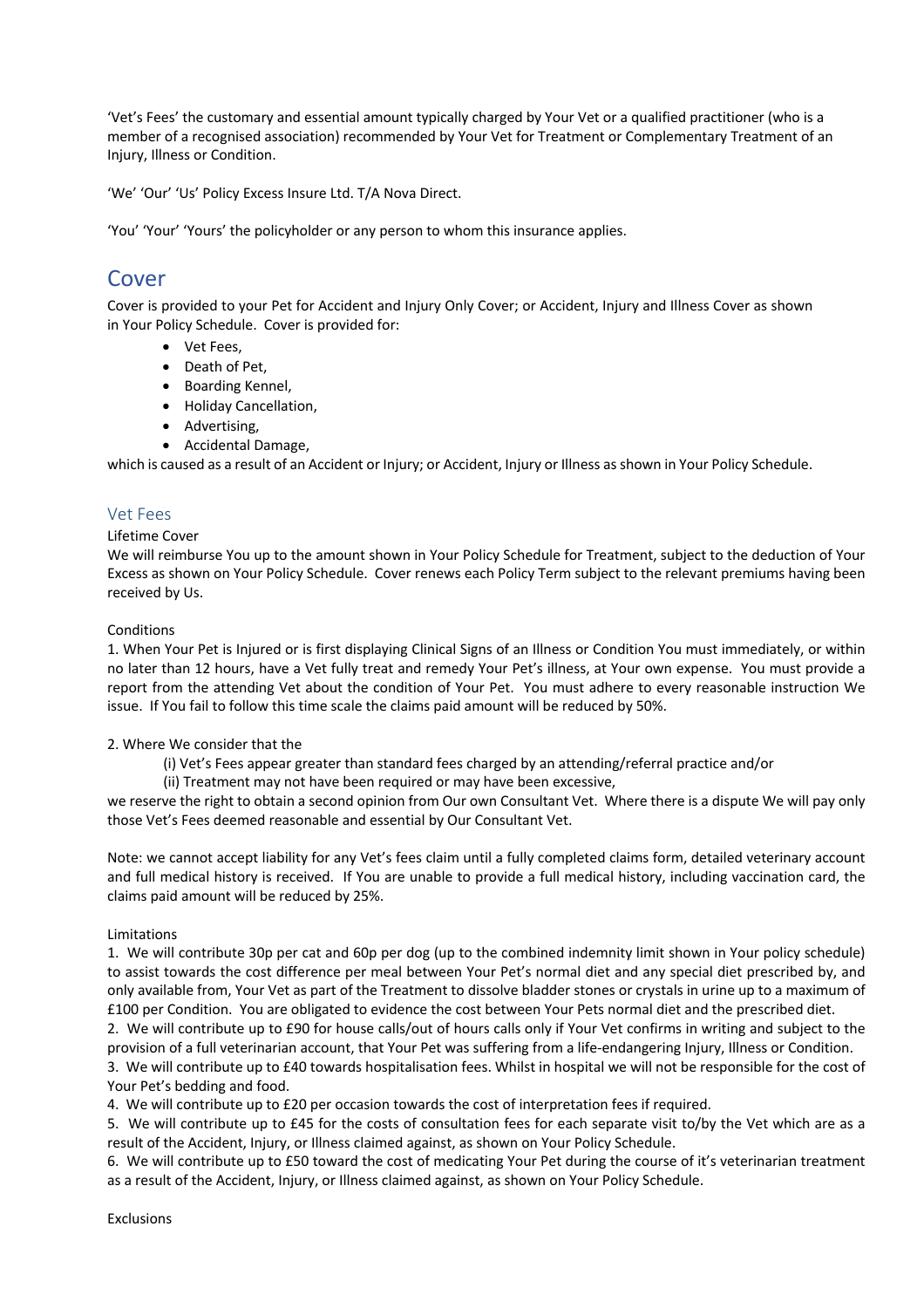- 1. Costs over the Indemnity Limited shown in Your Policy Schedule.
- 2. Costs arising from any Injury, Illness or Condition which:
	- a. first showed Clinical Signs, happened or existed before the commencement date/time shown on Your policy schedule or,

b. is the same as or has the same diagnosis as or is caused by, related to or results from an Injury, Illness, Condition or Clinical Signs displayed before the commencement date/time shown on Your policy schedule.

3. Costs for any condition caused as a result of an Accident, Injury or Illness which displayed Clinical Signs within 14 days of the commencement date/time shown on Your policy schedule.

4. Any Injury, Illness or Condition that is excluded from cover as detailed on Your policy schedule or notified separately by letter or email.

5. Costs resulting from and relating to umbilical hernias.

6. Costs resulting from Your Pet being overweight or prescription diets.

7. Costs for cosmetic Treatment, routine Treatment or preventative Treatment recommended by Your Vet to prevent an Injury, Illness or Condition including but not limited to, trimming, scaling, polishing teeth and the removal of deciduous teeth, vaccinations, spaying, castration, removal of retained testicles, de-matting, grooming or nail clipping, flea control, breeding and any claims arising as a result of these procedures.

8. Costs as a result of tooth or gum disease.

9. Costs arising from Your Pet being pregnant, or in relation to giving birth including false pregnancies.

10. Costs arising from vicious tendencies or behavioural problems shown by Your Pet or as a result of worrying livestock.

11. Costs of putting Your Pet to sleep, cremation and disposal.

12. Costs incurred, Treatment received or prescribed for use after the Policy Term lapses or We stop receiving Your premium.

13. Costs not supported by a receipt/invoice showing full details of the costs incurred.

14. Costs incurred in undergoing diagnostic tests such as Xrays and MRIs.

15. Costs incurred by the attending and/or referral Vet including but not limited to the prescription of medication not dispensed by the Vet, administration fees, dispensing fees, clinical waste fees, handling fees and postage and packaging. 16. Costs of an Injury, Illness or Condition occurring or Treatment received outside of the UK.

17. Cost of buying or hiring equipment (including baskets, cages, bedding or litter).

18. Any fees for surgical equipment that can be used more than once.

19. Costs relating to prosthetic limbs and the fitting of prosthetic limbs except hip and/or elbow replacements.

20. Costs of Your Pet undergoing organ transplants.

21. Costs for Complementary Treatment.

# Death of Pet

Cover

If Your Pet dies or is put to sleep by a Vet during the Policy Term, We will pay You the price You paid for Your Pet less:

- 50% for pets aged 6 years or more; or
- 25% for neutered pets up to the age of 6 years,

up to the maximum combined Indemnity Limit shown in Your policy schedule; subject to cover being in force and the relevant premiums having been received by Us, subject to the deduction of Your Excess as shown on Your Policy Schedule. You are responsible to provide Us with proof of the original payment amount You paid for Your Pet at point of purchase.

We can only offer a settlement for a pedigree pet if You send Us a recognised club registration document, pedigree certificate and purchase receipt. (You must pay for these). If You are unable to provide a purchase receipt, You will receive a payment of £40 for cats and £75 for dogs.

#### **Conditions**

1. When Your Pet dies, You must arrange and pay for a Vet to certify the cause of death. The Vet must make a postmortem examination at Your expense if the cause of death is unknown.

#### Exclusions

1. Death if Your Pet dies or is put to sleep by a Vet more than 365 days after any Injury, Illness or Condition first showed Clinical Signs.

2. Death following an Injury, Illness or Condition which:

a. first showed Clinical Signs, happened or existed before the commencement date/time shown on Your policy schedule, or

b. is the same as or has the same diagnosis as or is caused by, related to or results from an Injury, Illness, Condition or Clinical Signs displayed before the commencement date/time shown on Your policy schedule.

3. Death following any Illness or Condition displaying Clinical Signs within 14 days of the commencement date/time shown on Your policy schedule.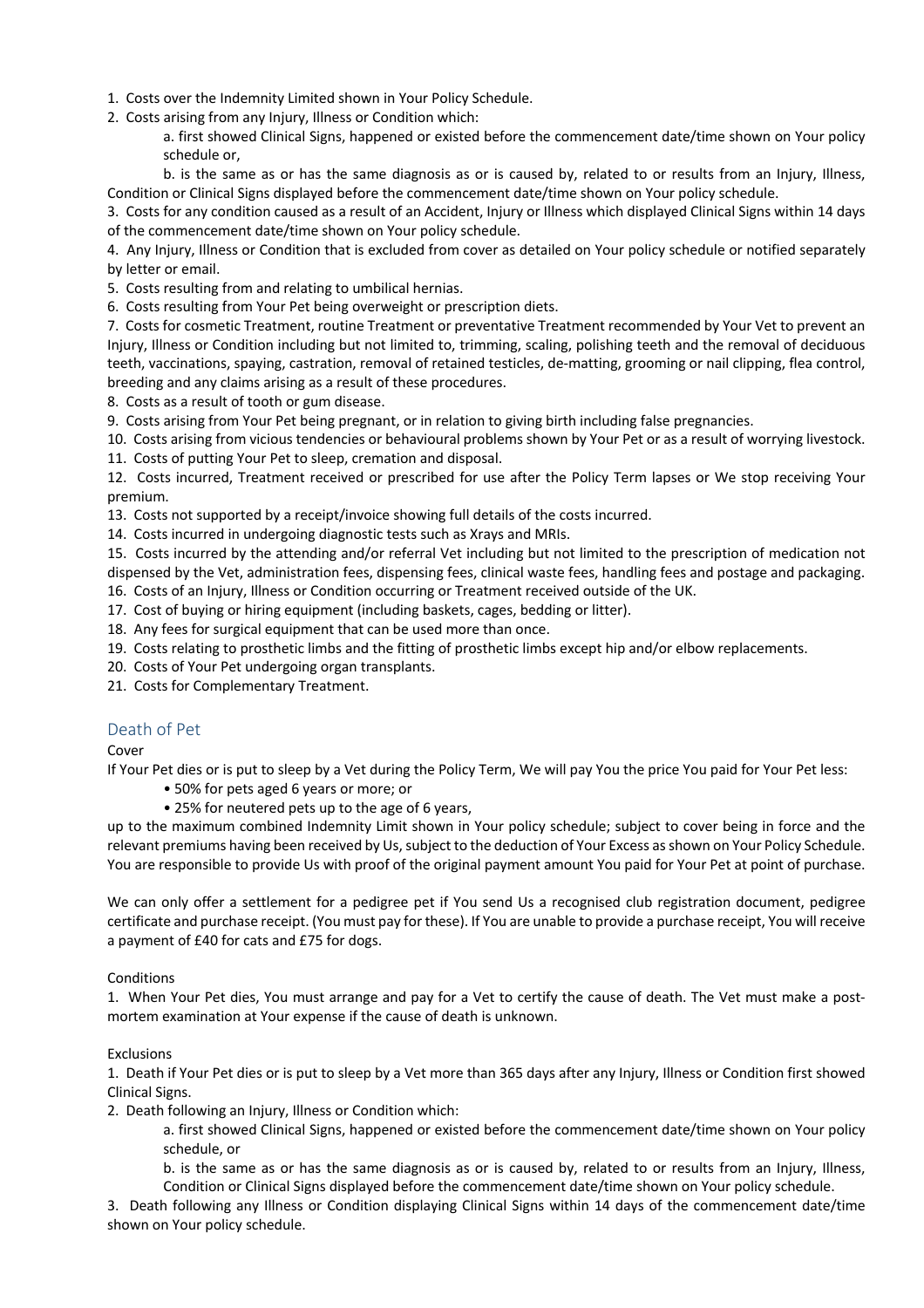4. Death occurring after the Policy Term lapses or We stop receiving Your premium.

5. Death following Injury, Illness or Condition that is excluded from cover as detailed on Your policy schedule or notified separately by letter or email.

6. Death resulting from and relating to umbilical hernias.

7. Death resulting from Your Pet being overweight.

8. Death due to Illness of any Pet aged 8 years or over as at the commencement or review date shown on Your policy schedule.

9. Putting Your Pet to sleep

(i) for financial reasons

(ii) because of vicious tendencies or behavioural problems

(iii) due to law, regulation, a government department, a public authority or similar, or order related to a notifiable disease.

10. Death following a surgical operation or general anaesthetic for cosmetic Treatment, routine Treatment or preventative Treatment. recommended by Your Vet to prevent an Injury, Illness or Condition including but not limited to, trimming, scaling, polishing teeth and the removal of deciduous teeth, vaccinations, spaying, castration, removal of retained testicles, dematting, grooming or nail clipping, killing and controlling fleas, breeding and any claims arising as a result of these procedures.

11. Death following Your Pet being pregnant or giving birth including false pregnancies.

- 12. Death arising from vicious tendencies or behavioural problems shown by Your Pet or as a result of worrying livestock.
- 13. Costs of putting Your Pet to sleep, cremation and disposal.
- 14. Death occurring outside of the UK.

15. Death caused as a result of Your Pet undergoing organ transplants.

## Boarding Kennel

Cover

We pay the cost of boarding Your Pet (up to the maximum shown in Your policy schedule) for the duration that You are a registered inpatient of a hospital, for a minimum of 3 days as a result of any bodily injury, sickness or disease and where there is no other responsible person who can care for Your Pet.

#### Conditions

1. You must provide Us with a receipt from the boarding establishment detailing the owner's name and address, the name of Your Pet, the dates Your Pet was cared for and the daily/total charges.

- 2. You must also provide Us with a medical or discharge certificate from the hospital.
- 3. You must provide Us with a full veterinarian account of why boarding was required.

#### Exclusions

Any claims for:

a. pregnancy,

b. any hospital Treatment that was expected or probable when You commenced or renewed this Insurance,

c. any injury or illness which first showed clinical signs, happened or existed before the commencement date/time shown on Your policy schedule or is the same as or has the same diagnosis as or is caused by, related to or results from an injury, illness, condition or clinical signs displayed before the commencement date/time shown on Your policy schedule.

# Holiday Cancellation

#### Cover

If You have to cancel or curtail Your holiday because Your Pet needs emergency life-saving surgery as a result of an Accident, Injury or Illness which displayed Clinical Signs no less than 14 days of Your actual or proposed departure date, We pay any costs not covered by Your Travel Insurers (up the maximum shown in Your policy schedule).

#### **Conditions**

1. You will need to obtain (at Your own cost) receipts from the travel company, tour operator or other similar party for the expenses that are being claimed, clearly showing dates and the charges You have incurred.

2. You must hold valid Travel Insurance covering Your holiday.

#### Exclusions

1. Costs arising from any Injury, Illness or Condition which:

a. first showed Clinical Signs, happened or existed before the commencement date/time shown on Your policy schedule, or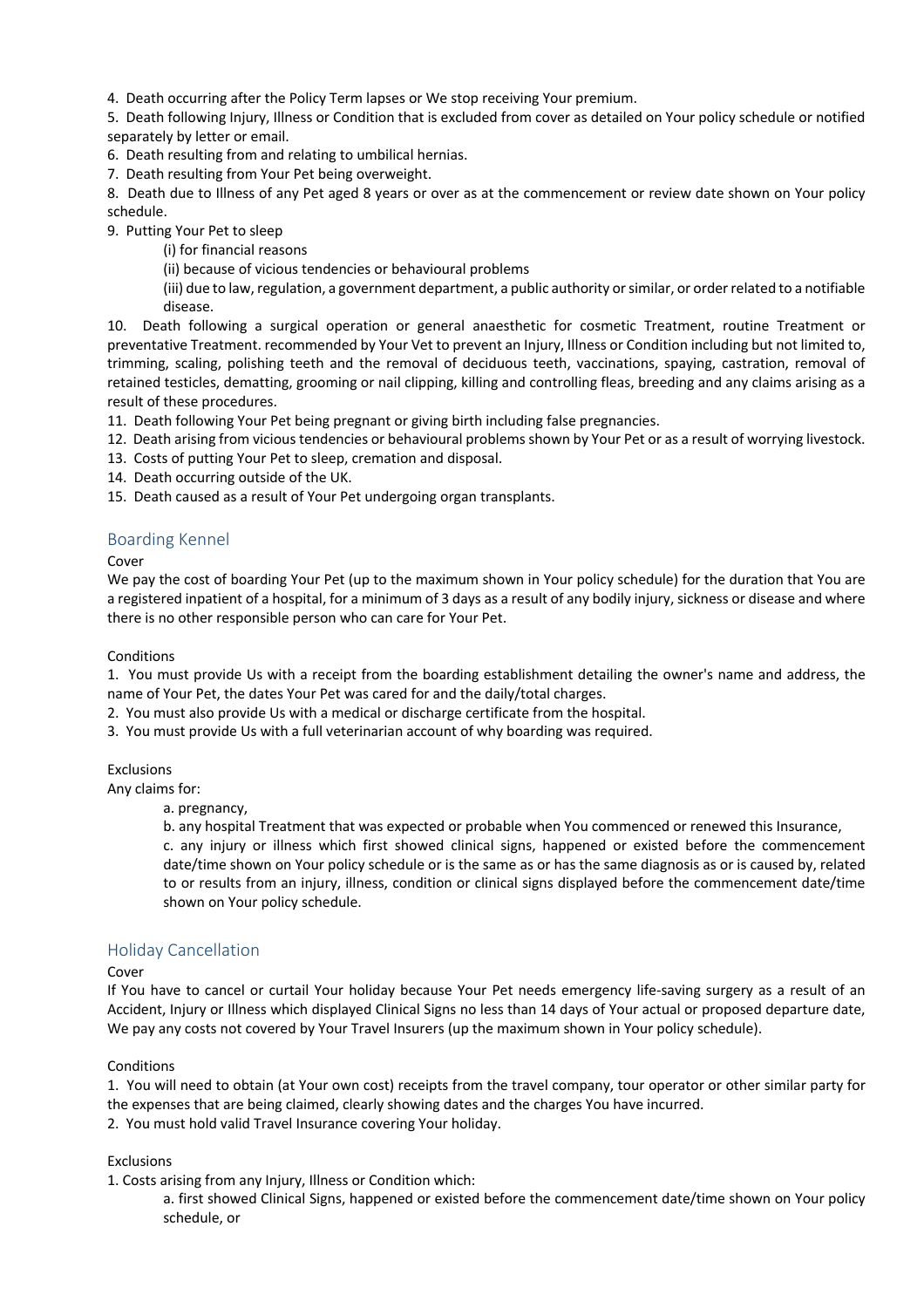b. is the same as or has the same diagnosis as or is caused by, related to or results from an Injury, Illness, Condition or Clinical Signs displayed before the commencement date/time shown on Your policy schedule.

- 2. Surgery for non-life-saving operations.
- 3. Claims where you do not hold valid Travel Insurance covering Your holiday.
- 4. Expenses that can be claimed from any other source.

#### Advertising

## Cover

We pay up to £75 for the cost of advertising for the return of Your Pet in the event that Your Pet is lost or stolen.

#### Conditions

1. You must report the loss of Your Pet to the Police and local animal welfare centres immediately upon discovery.

# Accidental Damage

We will cover You up to £250 for Accidental Damage to personal property that is not owned by You, a member of Your Family, a relative, employee, guest or other person who is responsible for or in control of Your Pet. You are covered whilst the Pet is visiting someone else's property, whether or not You are legally liable for the damage. You must give Us evidence of the loss. The damaged item must not be disposed of without Our written consent.

#### Exclusions

- 1. Damage to any motor vehicle or its contents.
- 2. Damage caused by Your Pet vomiting, defecating (fouling) or urinating.
- 3. Damage occurring whilst Your Pet is left unattended.
- 4. Damage which could otherwise be claimed against the Household Insurance.
- 5. Third Party Injuries.

# Territorial Limits

No cover is provided for claims as a direct result of You travelling to a country where the Foreign and Commonwealth Office (FCO) have advised against all (but essential) travel. Please check the FCO travel advice line at www.fco.gov.uk.

# **Exclusions**

This policy does not cover the following:

1. Any losses which are not expressly covered by the terms and conditions of this policy.

2. Any claim which is the result of Your breaking the UK regulations on animal health and importing animals.

3. Any claim as a result of any sexually transmitted disease, rabies, Aujesky's disease, leishmaniasis, epidemic outbreaks whether vaccinated against or not, or any notifiable disease.

4. The policy does not cover using Your Pet in any trade, profession or business, unless We have agreed in writing to cover this.

5. We will not pay a claim that is in any way untrue or fraudulent, or arises from a malicious, wilful or criminal act by:

- a. You or someone acting on Your behalf; or
- b. someone caring for or in control of Your Pet; or
- c. one of Your Family, relations, agents, employees, licensees, paying guest, someone living with You or any other person in a contractual relationship with You.

6. Any loss, injury, damage, illness, death or legal liability caused by or arising from the failure of any computer hardware or software or any other electrical equipment.

7. Any legal liability or consequence associated with or caused by war, invasion, act of foreign enemy or hostilities (whether war was declared or not), civil war, rebellion, revolution or insurrection, riot, civil commotion, looting in connection with any of these, strikes or lock-outs, military power or coup.

8. Any legal liability or consequence associated with or caused by nuclear or radioactive escape, accident, explosion, waste or contamination.

9. Loss, destruction or damage directly occasioned by pressure waves caused by aircraft and other aerial devices.

10. Any loss, damage, liability, cost or expense of any kind directly or indirectly caused by, resulting from or in connection with any act of terrorism. For the purposes of this exclusions, 'terrorism' means the use, or threat of use, of biological, chemical and/or nuclear form or contamination by any person(s), whether acting alone or on behalf of or in connection with any organisations(s) or governments(s), committed for political, religious, ideological or similar purposes, including the intention to influence any government(s) or put any section of the public in fear.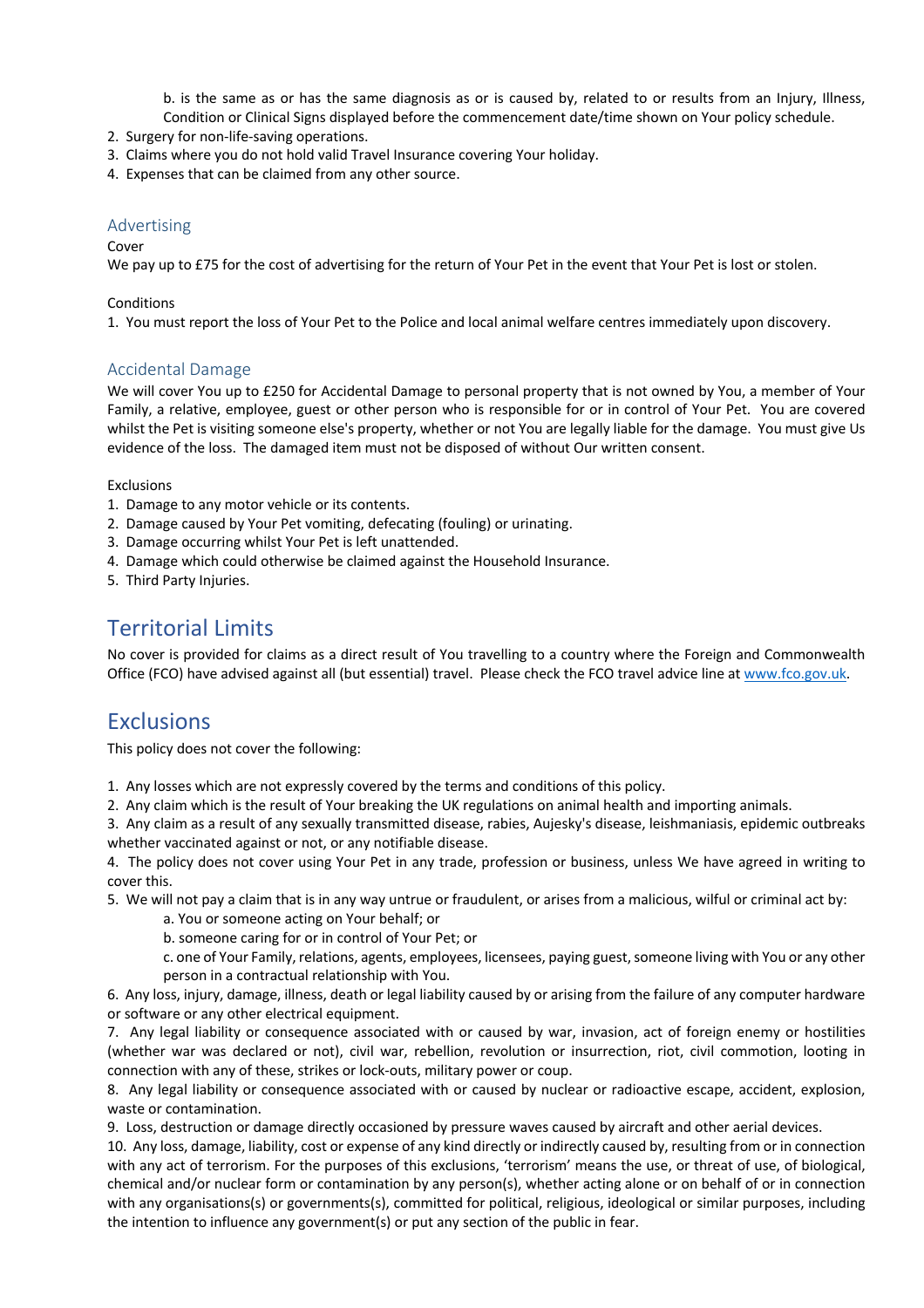11. We do not cover any loss, injury, damage, illness, death or legal liability, directly or indirectly, caused by, happening through, in consequence of or contributed to by:

a. Influenza, notifiable disease, virus, bacteria or contagion, or any derivation or variant thereof;

b. arising from any fear or threat (whether actual or perceived) of such Influenza, notifiable disease, virus, bacteria or contagion;

c. any action taking in controlling, preventing, suppressing or in any way relating to any outbreak of such Influenza, notifiable disease, virus, bacteria or contagion.

If We allege that, by reason of this exclusion, any claim is not covered by this insurance the burden of proving the contrary shall be upon the policyholder.

12. We do not cover any loss, injury, damage, illness, death or legal liability, directly or indirectly, caused by, happening through or in consequence of or contributed to by:

a. arising from any fear or threat (whether actual or perceived) of an epidemic and/or pandemic;

b. any action taking in controlling, preventing, supressing or in any way relating to an epidemic and/or pandemic. If We allege that, by reason of this exclusion, any claim is not covered by this insurance the burden of proving the contrary shall be upon the policyholder.

13. We do not cover any claim that results from a disease transmitted from animals to humans.

14. We do not cover any claim for third party injuries.

# Policy Conditions

1. You must always take reasonable steps to prevent Accidents, Injury, Illness, loss and damage and to minimise any claims under this policy. You must have Your Pet wormed regularly and protect it from infections or contagious disease by keeping it isolated. You must also have Your Pet vaccinated against distemper, hepatitis, leptospirosis, parvovirus for dogs, kennel cough when entering a boarding kennel or show, and feline infections such as enteritis and cat flu for cats.

2. Anyone claiming insurance under this policy must comply with its terms as far as they can apply.

3. You must co-operate fully and truthfully to give Us any information We may need.

4. Your Pet must be owned by You, the named insured shown on Your policy documents. The policy will cease immediately if You no longer own the Pet; Your Pet must either wear a collar and ID tag at all times or be microchipped. 5. If Your Pet has suffered from an Injury, Illness or Condition that has not been disclosed to Us at the commencement or review of the policy, We may place an exclusion retrospectively to the date of inception or review.

6. Where You maliciously and/or recklessly fail to disclose a Material Fact at policy inception, review or when making a claim We may (i) reject Your claim (ii) endorse Your policy (iii) void Your policy and/or (iv) retain Your premium.

7. You must observe and fulfil all the terms, conditions and endorsements of the policy otherwise We may not be liable under the policy.

8. You must notify Us immediately of any change in circumstances relevant to this policy, including change of address. Failure to do so will result in the claims paid amount being reduced by 35%. We reserve the right to alter the terms of Your policy immediately after We are notified of such changes.

9. When We invite You to renew Your policy We may, at Our discretion alter premiums, cover, terms and conditions as We deem necessary for any reason including such factors as Your Pet's age or medical history.

10. If any loss, damage or liability is insured by any other policy (or would be insured if this policy did not exist) We will not be liable for the whole claim. We will only pay anything over the amount which should have been paid under that policy (or policies) if this insurance had not been taken out.

11. We are liable only if We have received the correct premium before the start of each Policy Term or within the credit period if We have allowed one to a broker or intermediary.

12. We will deduct any amount due to Us from any claim settlement.

13. If You submit a claim relating to a previous Policy Term, We may backdate any exclusion to the start of the relevant Policy Term.

14. If any dispute arises as to the amount to be paid under the policy, it may be referred to an arbiter to be appointed by the parties in accordance with the statutory provisions in force at the time. This provision for arbitration adds to Your legal rights and does not replace them.

# Claims Process

On discovering any event giving rise or likely to give rise to a claim under the policy, You must immediately, and no later than 48 hours, notify and give full details to the Claims Administrator:

Policy Excess Insure Ltd 3 Redwing Court Romford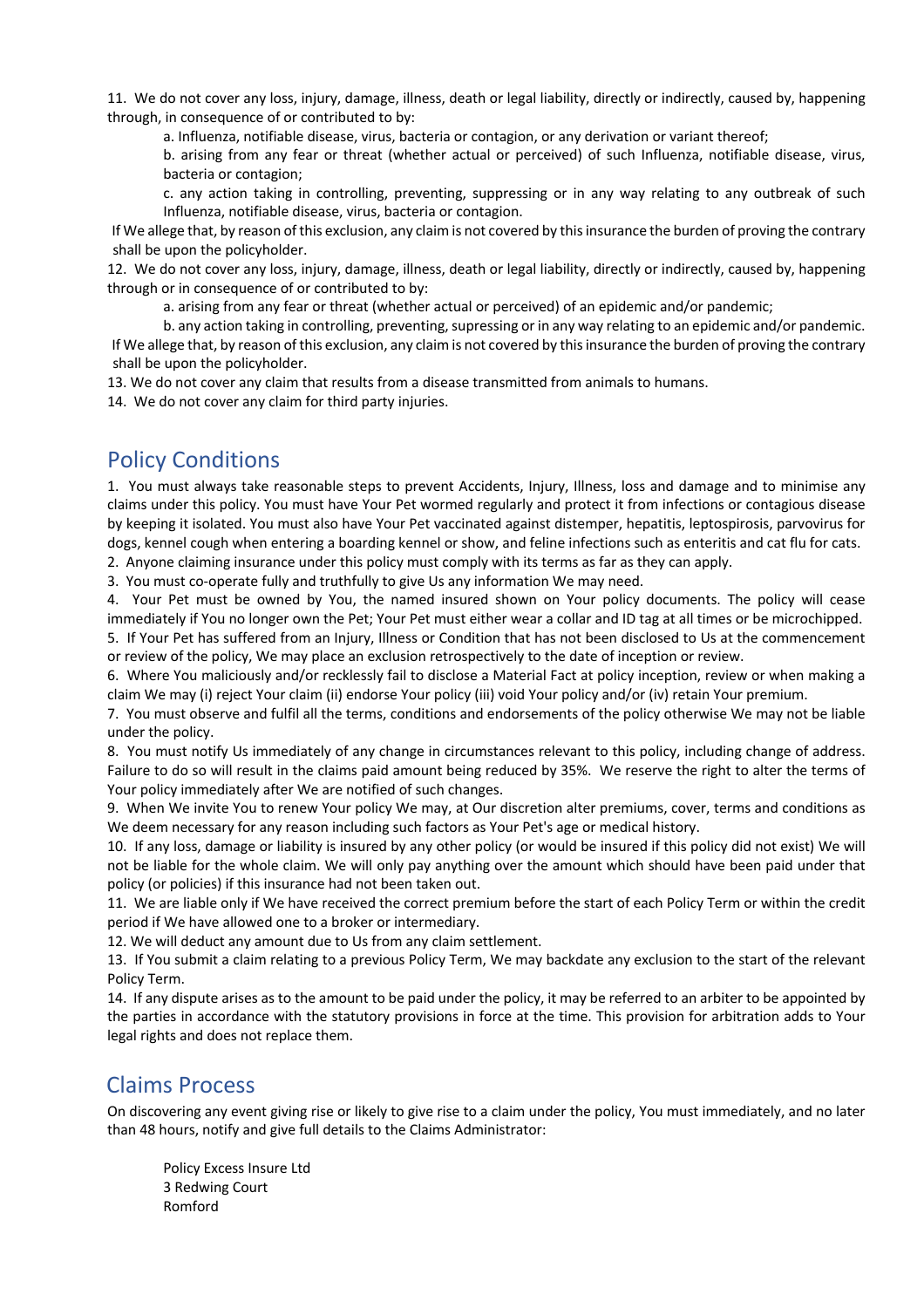#### Essex RM3 8QQ claims@pexinsure.com

by completing and returning a claim form. It is Your responsibility to ensure that all the information submitted is correct. We cannot make any decision regarding Your claim without a claim form. The quickest and easiest way to obtain a claim form is on Our website. Log on to www.nova-direct.com.

If You need any assistance with any aspect of Your claim please email Us at customer.service@nova-direct.com. Once We have received Your claim form We will send an acknowledgement of receipt. We will then only contact You again if We require any further information to process Your claim; We ask that You cooperate fully and truthfully to give Us any information We may need. Once the claim has been completed We will notify You of Our decision. If You have not had any contact from Us within 5 working days of sending the claim form please contact Us by email at claims@pexinsure.com.

If You wish to appeal against a decision made regarding Your claim (including the assessment or the outcome), please write to the Claims Manager. If You wish to submit a formal complaint, please refer to Our Complaint Handling Procedure.

# Claims Conditions

1. The attending and/or referral Vet and all previous Vets must provide Us with any information requested; You must pay for any costs incurred. If We ask You to take Your Pet to a Vet of Our choice, You must do so.

2. Once We are notified of a claim, We can disclose information about Your policy to any Vet involved in the Treatment of Your Pet. We may also disclose information about Your policy with other insurers where necessary.

3. This is a Policy of Indemnity; We are not liable to pay any Vet's Fees claim until the Treatment for the Injury, Illness or Condition is completed; We may choose to offer an interim payment at Our own discretion.

4. If any information is provided in a foreign language You will be responsible for any costs involved in translating the information provided.

5. Your Pet must have a general health check and subsequent Treatment recommended by the Vet every 12 months. If You do not have a general health check which could have detected an Injury, Illness or Condition earlier it will invalidate any claim. Any general health check will be at Your own cost.

6. Your Dog must be kept in a secure area; any fences, gates and enclosures must be capable of restraining Your Dog and must be kept closed and locked at all times. When Your Dog is on a public highway, it must be on a collar and lead under control. If You cannot evidence that Your dog was under control the claims paid amount will be reduced by 50%.

7. We are not liable to pay any claims (including public liability) caused by Your Pet straying, escaping, damaging property, attacking the general public or other pets, if the Pet has a history of doing this. However, You are covered if You told Us about Your Pet's history and We accepted it in writing.

8. If Your policy renews or is upgraded after the start of a claim but prior to settlement, We will assess the settlement amount on the cover level shown in Your policy schedule as applicable at the date the Injury, Illness or Condition first showed Clinical Signs. You cannot increase the level of cover applicable to Your policy after the occurrence of the Injury, Illness or Condition.

9. In the event of claims settlement becoming due We will issue settlement by BACS transfer. Where bank account details have not been provided payments will not be sent by cheque. Settlement will be issued to You unless otherwise requested. You can request an alternative payee by ticking the relevant box on the claim form You fill in and by providing the third party name.

# Fraud Warning

If You or anyone acting on Your behalf knowingly commit a fraudulent act, or submit a fraudulent document, or make a fraudulent statement, or exaggerate any claim made under this insurance, We will not pay the claim and will not cover You further under this and all other insurance policies currently in force with Us. In such an event, You will not be entitled to any refund of premium under any this Policy. We will process Your claim under the terms and conditions of this insurance policy based on the first reason notified to Us for Your claim. If Your claim is not covered and You then submit a claim having changed the circumstances of the Loss or Damage, We consider this to be dishonest. Details of all such cases will be passed to the appropriate agencies for action.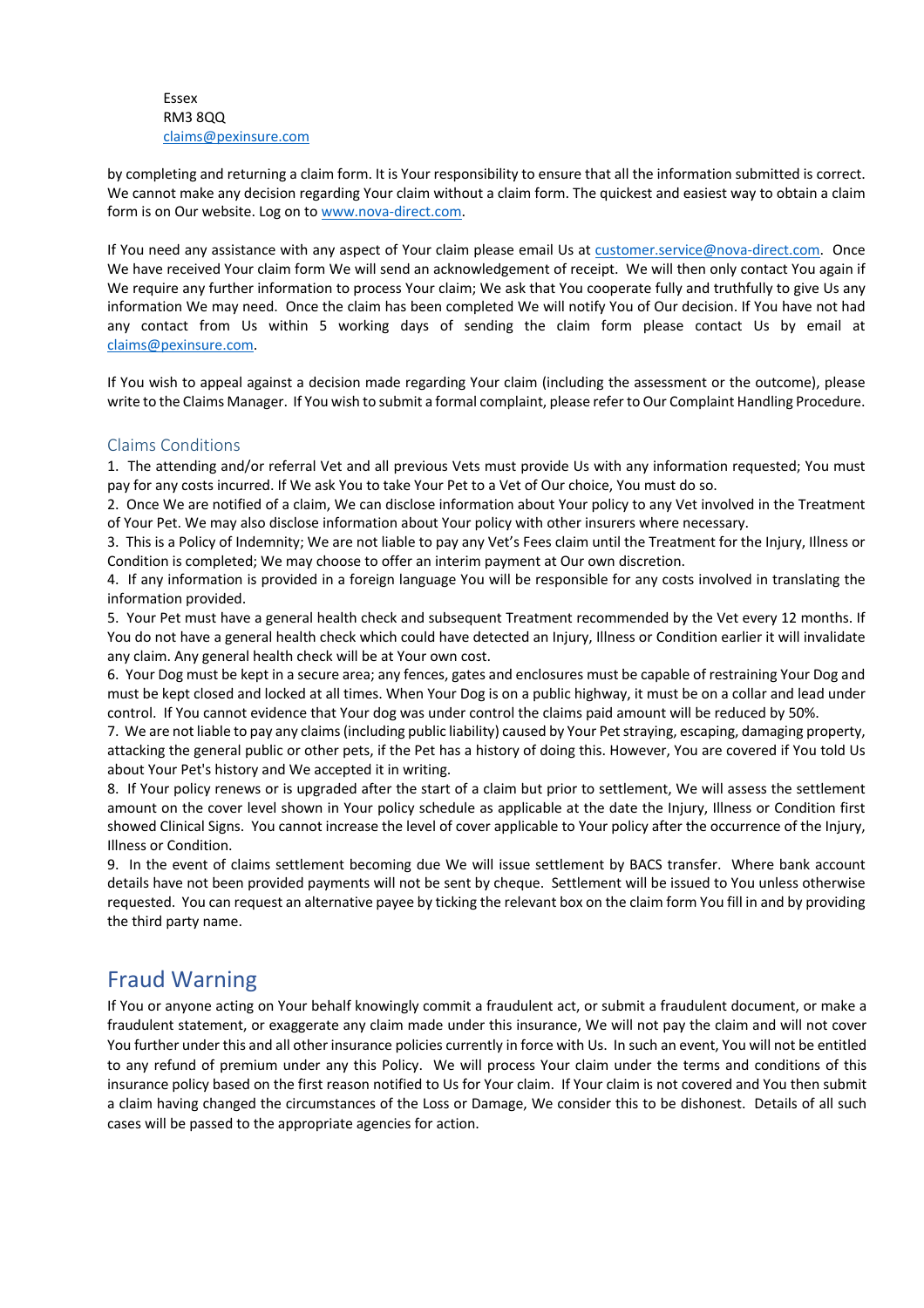# **Conditions**

## Other Insurance

If You were covered by any other insurance Policy, known as dual insurance, for the same level of protection We will split and share the cost of Your Claim with that Insurer. Where You are covered by another form of insurance You are obligated to inform Us.

## Renewals

You agree to automatically renew Your Policy with us unless You specifically notify us that You do not wish to renew Your cover. We will write to You before Your Policy expires with full details of Your premium along with the terms and conditions for the next Policy year. When We offer You further periods of insurance We reserve the right to change Your premium.

You may opt out of auto-renewal via our website by using our Customer Service portal, https://www.novadirect.com/customer-service/. Details of Your renewal invite will be emailed to You on the email provided at the point of purchase 21 days prior to the expiry of Your policy. To ensure continuation of cover, Your card will be charged 7 days prior to the expiry of Your existing policy. Should Your payment card decline we will message You a payment link allowing You to pay online in order to ensure continuation of cover. Should You fail to pay for Your cover prior to the expiry of Your policy, Your policy will automatically lapse.

## Representation

Under the Consumer Insurance (Disclosure and Representations) Act 2012 You are required to take reasonable care and supply accurate and complete answers to all the questions when You apply for cover. You have an ongoing duty to make sure that all information supplied to us is true and accurate.

This obligation continues to apply during:

- annual renewal of Your Policy,
- when making changes to Your Policy during the Period of Cover,
- when making a Claim under this Policy.

Should any of Your information change, or should You become aware that information previously provided is no longer accurate, You must tell us as soon as reasonably practicable. If You do not answer questions truthfully and accurately this may affect Your Policy cover. If You supply Us with incorrect or false information We reserve the right to declare Your Policy invalid and cancel Your cover, and provide no refund of Premium. If You make a Claim, and the information provided is proven to be incorrect or false, We may refuse to pay all or part of Your Claim.

#### Right of Recovery

We can take proceedings in Your name, but at our expense, to recover the amount of any payment made under this Policy.

# **Complaints**

#### General complaints

If You wish to make a complaint about any of the following:

- sale of this insurance Policy,
- information or advice provided during the sales process,
- terms and conditions of the Policy,
- general administration of Your Policy including Claims,

Should You wish to raise a complaint please visit our dedicated Customer Services portal at www.novadirect.com/customer-service where you will be a able to lodge a complaint specific to your enquiry and product type.

# Appeal

If Your complaint is still not capable of being resolved You have the right of appeal to the Financial Ombudsman Service. The Ombudsman can be contacted at: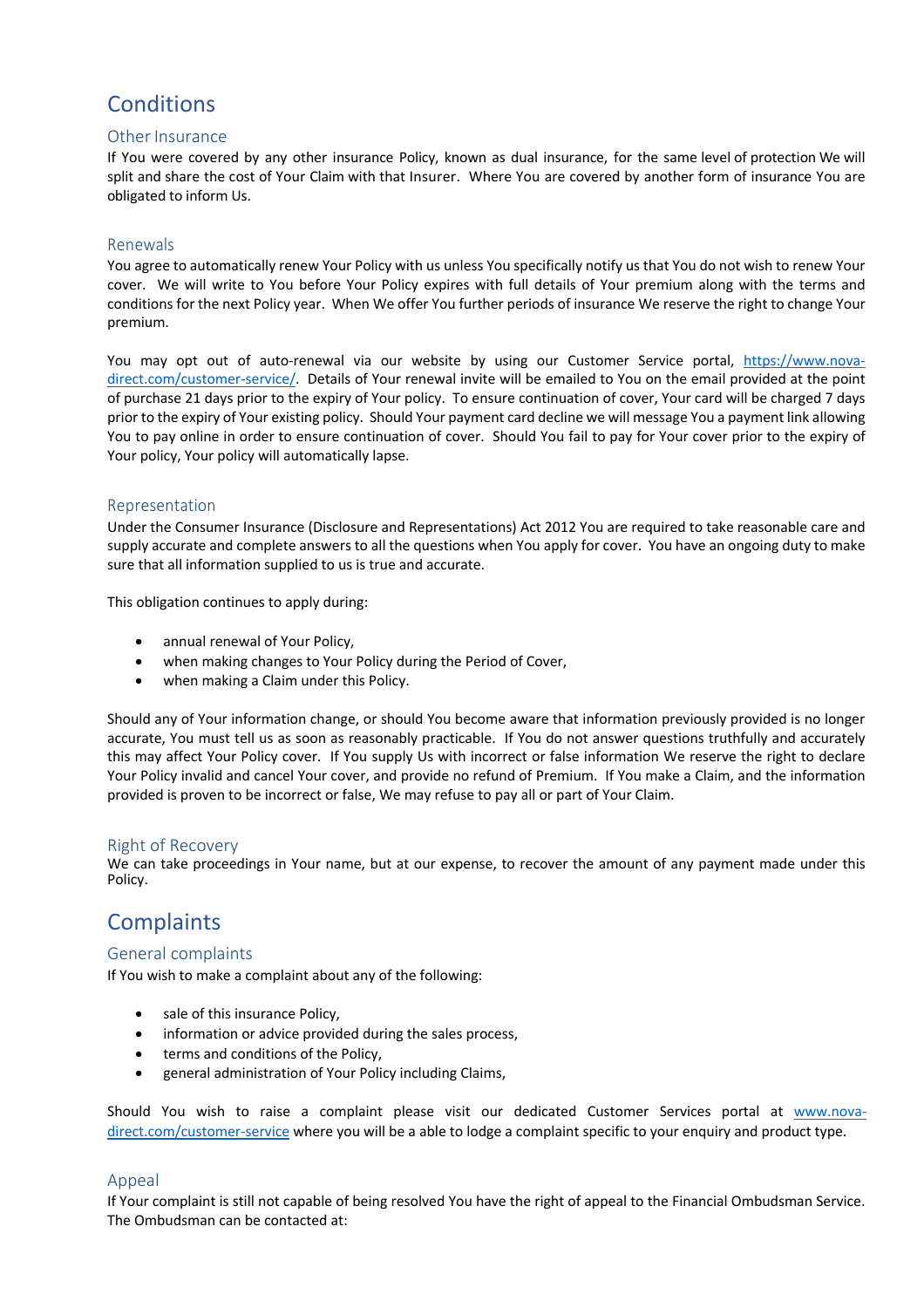Financial Ombudsman Service Exchange Tower Harbour Exchange Square London E14 9SR Telephone: 0800 0234567 or 0300 1239123 Web: www.financial-ombudsman.org.uk

This complaints procedure is an addition to Your statutory rights as a consumer.

If You remain dissatisfied after following the above complaints procedures in full, You may ask the following autonomous and independent body to review Your case.

Office of the Arbiter for Financial Services 1st Floor, St. Calcedonius Square Floriana Malta FRN 1530 Email: complaint.info@financialarbiter.org.mt Telephone: +356 2124 2945 (overseas call charges apply) Web: www.financialarbiter.org.mt

Using this complaints procedure or referral to the Financial Ombudsman Service or Malta Financial Services Authority does not affect Your legal rights.

# Legal and Regulatory Information

#### Compensation Scheme

This Policy is covered by the Financial Services Compensation Scheme (FSCS). You may be entitled to compensation from the scheme if the Insurer is unable to meet their liabilities. If You do Claim against the scheme, You are covered for 90% of Your entire Claim. You can get more information about the scheme at www.fscs.org.uk.

#### Law and Legal Proceedings Applicable

This Policy is governed by English law. If there is a dispute it will only be dealt with in the courts of England. This Policy is written in English and all communication between the parties must be in English.

#### Privacy Policy

Please note that by registering for this Policy You have consented to Us using Your information for the purposes of administering this Policy and to Us being able to transfer Your data outside of the European Economic Area for the purposes described within this Policy.

The information which You have supplied to Us maybe used by Us to supply You with services for which You have registered. We may use that information to contact You to obtain Your views on Our services, and We may contact You to inform You about important changes to the services We offer. We may contact You by post, mobile phone, text or email. We will only contact You by the means You have requested to be contacted by. If You would prefer Us not to contact You to obtain Your views please contact Us at info@nova-direct.com.

To prevent fraud, We may exchange information with other Insurers, and fraud prevention agencies. Your information will not be used or disclosed to any other party without Your permission unless required to by law.

#### Data Protection

We will only collect and use Your personal data in the following circumstances:

- a) Policy set up and management,
- b) We may collect and use Your name, identity and contact information, and personal information associated with Your Primary Insurance Policy for the purpose of deciding whether to enter into, and when performing the agreement, between Us to provide You with Your Policy,